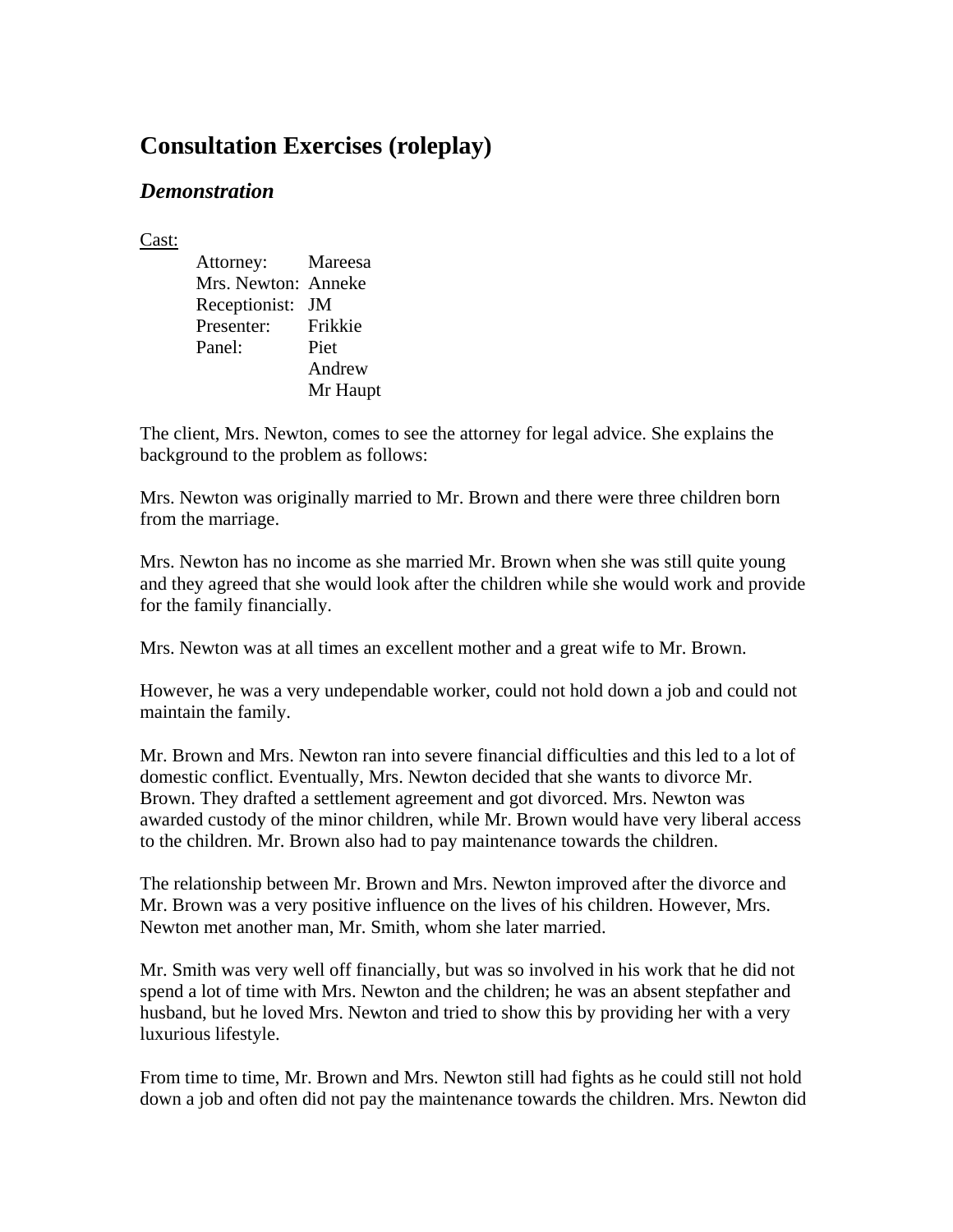not want to take legal action against Mr. Brown, as she still loved him and she felt he was still an excellent father to the children, but the tension from their fights started to affect the relationship between and the marriage of Mr. Smith and Mrs. Newton.

Finally Mr. Smith suggested that he legally adopt the three children and then he would take care of them as his own. This would eliminate the fights and tension and the children will be much better off. Mr. Brown agreed to sign the necessary documents, provided that he would still have full and free access to the children. Mr. Smith and Mrs. Newton agreed, as both felt that they wanted Mr. Brown's presence in the lives of the children. And so it was done.

After a few months, the marriage between Mr. Smith and Mrs. Newton began to deteriorate at an alarming rate. Mr. Smith was never home and when Mrs. Newton confronted him about it, she felt that he did not appreciate everything she was doing for him and the children. Finally, Mrs. Newton consulted a lawyer and initiated divorce proceedings against Mr. Smith.

Mr. Smith contested the divorce, but after a few months, the divorce went through. According to the order of court, custody of the children was awarded to Mrs. Newton and Mr. Smith had to pay substantial maintenance towards both Mrs. Newton and the children (which, due to the adoption, were considered his children for all legal purposes). The parties agreed that, instead of monthly maintenance, Mrs. Newton would take ownership of Mr. Smith's mansion, in which both herself and the children lived for the past few years. Because Mr. Smith never really developed a relationship with the children and because he indicated during the divorce that he does not want to have anything to do with them, no order was made regarding any right of access that he might have. Exactly one week after the divorce, the registration of the mansion in Mrs. Newton's name was finalized.

In the meantime, realizing that to him a personal relationship was more important than money, Mrs. Newton re-kindled her relationship with Mr. Brown. 2 Months after her divorce from Mr. Smith, Mrs. Newton and Mr. Brown got married again. That was now 4 months ago. They are living together in the mansion with the children. Due to the fact that Mr. Smith pays quite a large amount of money into Mrs. Newton's account each month (in accordance with the maintenance order for the children), there is more than enough money for the family to live comfortably and so Mr. Brown's inability to maintain his family is no longer an issue. In fact, the family is happier than ever, as Mr. Brown quit the job he had and now stays at home with Mrs. Newton to raise the children. All this leads to a rather bad relationship between Mr. Brown and Mr. Smith. Now Mr. Smith is threatening to approach the court to get the maintenance order set aside and to get custody, alternatively access to the children. Mrs. Newton wants to know what his legal position is.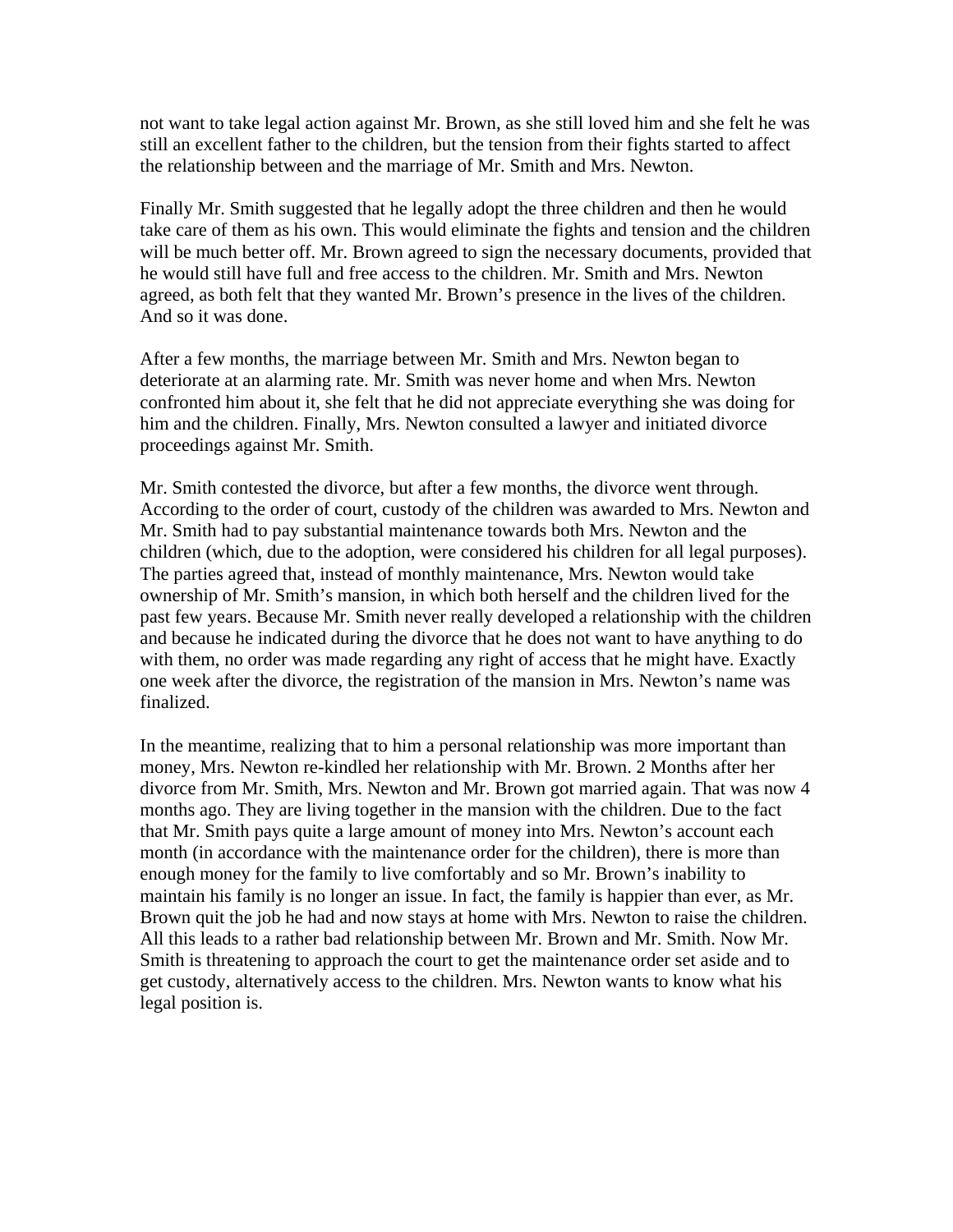## **Consultation Group Exercise (act as clients for firms)**

Cast: Everyone, Mr Haupt – walk around assessor Lourens – camera man

#### **Script:**

You are 45 years old. You married your spouse on the 14<sup>th</sup> of February 1984, out of community of property. Three children were born from the marriage:

> Ashley, female, 15 years old Barney, male, 13 years old Christo, male, 12 years old

You don't work, as you and your spouse agreed that you would stay at home and take care of the children. You did, however, take on a few casual jobs, as and when the opportunity arose. From these jobs you made between R 500 and R 2 500 per month, depending on the month; some months you did not work at all and had no income. You have no formal qualifications past grade 10.

Your spouse is a prominent doctor in the area where you live. He/she is also, at present, the mayor of the town.

Your problem is that your spouse abuses you and the children. It began right after your first child was born; your spouse started drinking and would shout at you if the baby was crying and demanded that you get "it" to stop immediately. If you didn't, he/she hurt you by manipulating pressure points on your shoulders or arms to get you to comply immediately. You would then take the baby out of earshot of your spouse and take care of the baby until it was asleep again. Afterwards, your spouse would always give the explanation that he/she had a very stressful job, was tired and needed the time to relax and rest.

When you / your spouse was pregnant with the second child, your spouse started smacking Ashley whenever she cried. Sometimes he/she would hit the child in the face. When you tried to intervene, your spouse started assaulting you, using household objects as projectiles and weapons.

You wanted to leave your spouse at that stage, but felt that you could not, as you had responsibilities towards your children.

Eventually, however, after the second child was born, you felt that you could not stay in the marriage any longer, as it was harmful to both yourself and your children. You consulted a lawyer, but your spouse found out about it. Your spouse then broke down and cried and apologised, promising never to hurt you again and begged you for a second chance.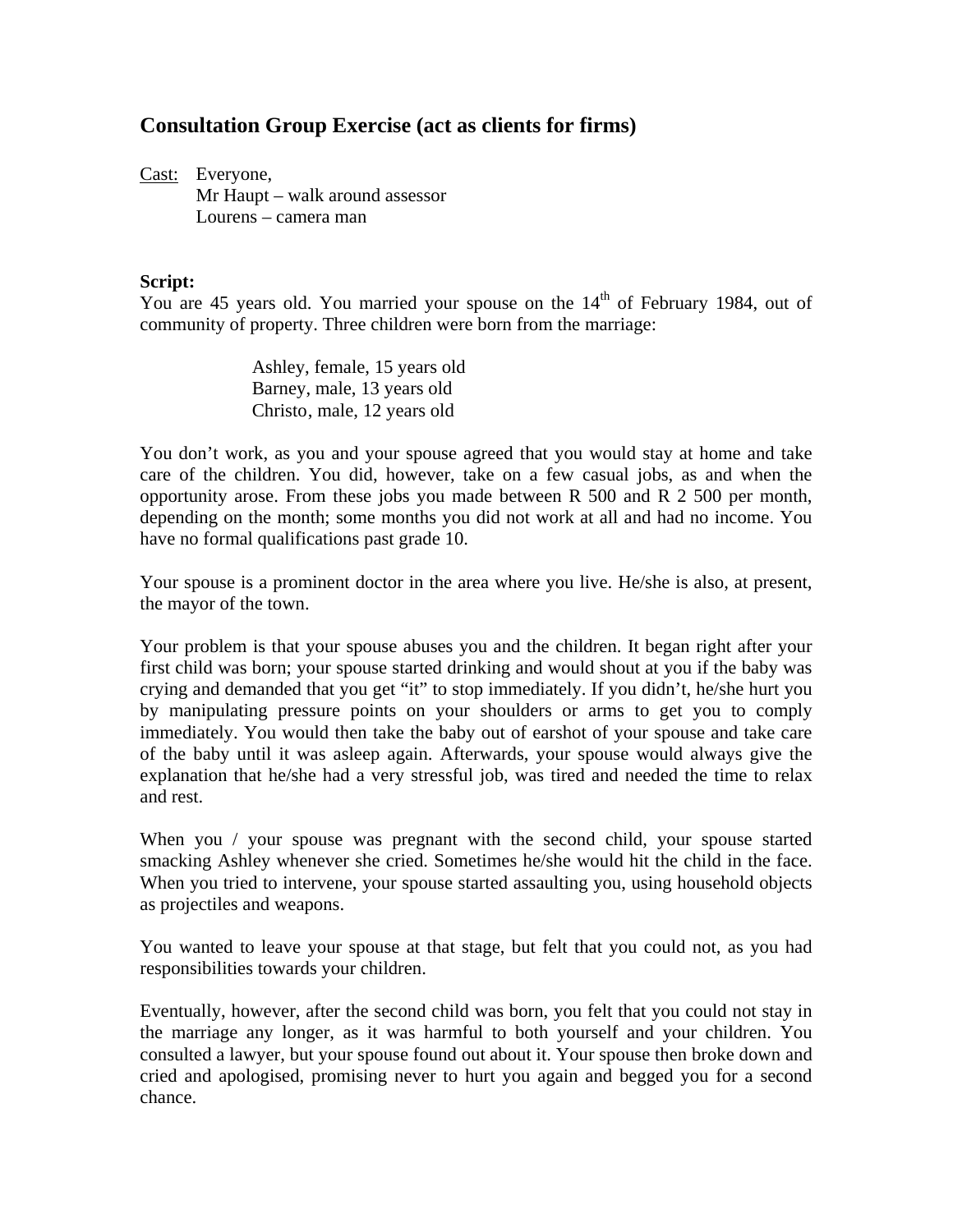After a serious talk with your spouse, you became convinced of his / her sincerity and reconciled with him / her. The reconciliation process resulted in another pregnancy.

Soon after you and your spouse became aware of this third pregnancy, the abuse started all over again. Each time that you considered leaving, your spouse would cry, apologize and promise never to hurt you again and offer to do anything it takes to save the marriage. He/she even went for professional help regarding his/her drinking problem, but always at some faraway place so that his/her image would not be tainted in the community where you lived. You fell into a pattern of abuse and forgiveness that was difficult to break; you felt trapped and alone and could not see any way out of this; in fact, you started to consider this to be normal.

This year, Christo went to high school. One day he came back from school with a tear in his shirt from climbing a tree. Your spouse lost control, shouted at Christo and pushed him into his room, which resulted in him falling and breaking his arm. Your spouse put the arm in a cast and instructed Christo to tell people, if questioned, that he broke his arm when he fell out of tree.

This made you realize that you had to get your children away from your spouse. You made an appointment with a lawyer in town, but your spouse found out about it, cancelled the appointment, took all the cash you had, hit and kicked you and shouted that, due to your actions, you and the children will have to go without any money from him/her for the next month. You were also not to leave the house. He/she repeatedly told you that you were a stupid, uneducated child whom he/she took pity on when he/she married you and that you were unappreciative and could not be trusted with anything.

You remember years ago hearing on the radio that universities have law clinics that can help people who can't go to private attorneys. You do not want your spouse to find out about your seeking legal advice, so you came to the law clinic with your children when you found out that your spouse would be in Bloemfontein for the day. You now want to know if and how the law can help / protect you and your children.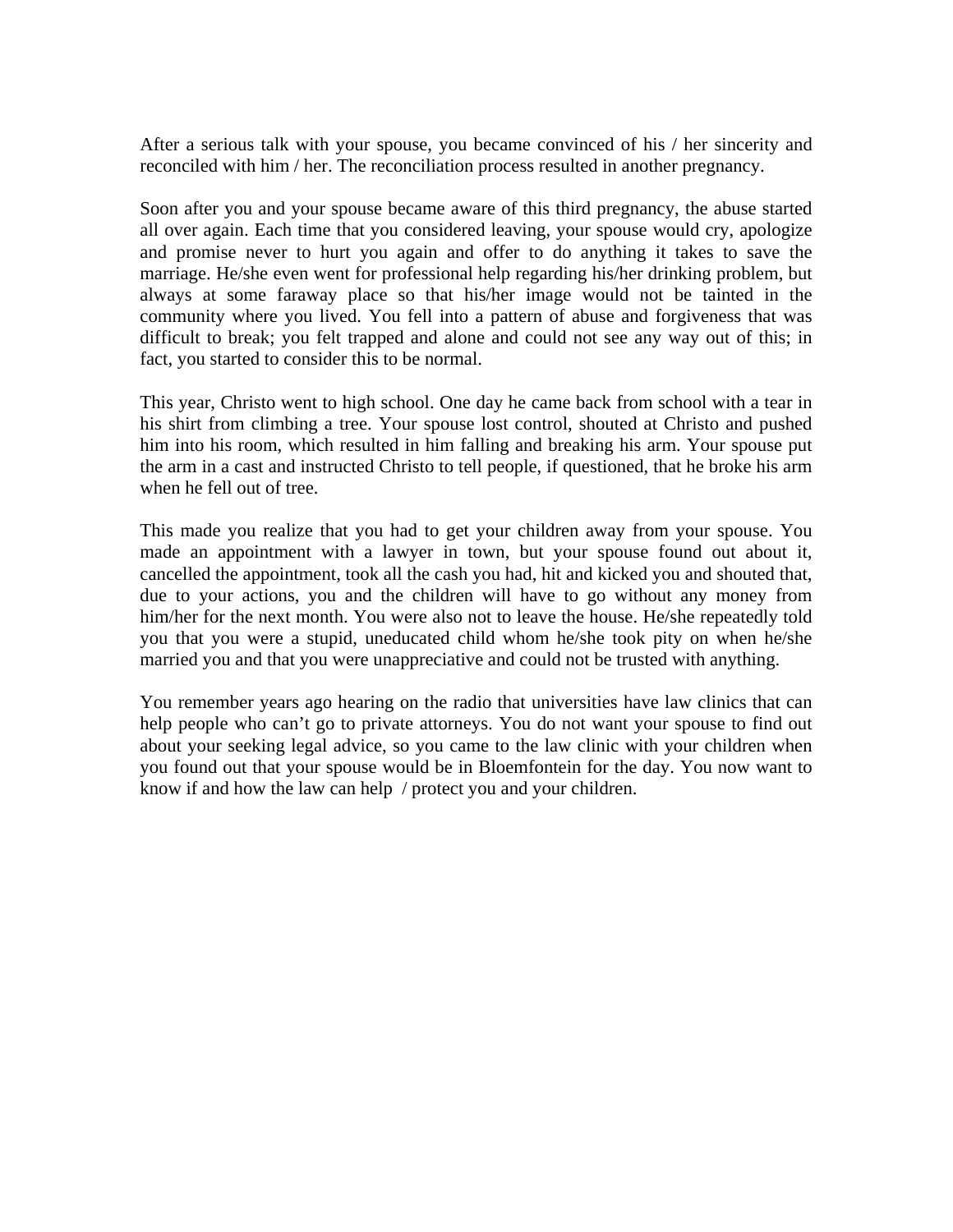## **Consultation Group Exercise (act as clients for firms)**

Cast: Everyone Mr Haupt: Walk around assessor Lourens: camera man

### **Script:**

You are presently staying at 12 Church Street, Pretoria West (if asked for your address, provide this address).

You are 28 years old part-time clerk. You and your spouse reside in Kimberley. As a result of frequent quarrels, you packed your clothing and some personal belongings and came to Pretoria to visit your mother for an unspecified time (you put in leave for a month; you intend going back to your job and to Kimberley, which you regard as your permanent home. Do not disclose this to students unless asked).

During the course of the month you were informed by a friend that your spouse is having an affair. As a result of this you decide to see the Law Clinic in Pretoria to get some advice on what you should do in case you want to proceed with a divorce (you are not sure whether you are married in or out of community of property, as you do not know the terminology. If asked by students, you may tell them that you and your spouse never entered into any ante nuptial contract.)

You have three children, one from a previous marriage (do not disclose this fact without being prompted to do so).

Your spouse is a municipal worker and has indicated that he / she will not grant you a divorce (you are very concerned about this).

You want a divorce, whatever assets you are entitled to and custody of the children.

You want to know whether you would be entitled to claim maintenance on behalf of the children, as your spouse has indicated that he / she intends signing them of.

Make up whatever extra facts you need in response to questions, staying within the spirit of the facts given. Do not volunteer any facts. Ultimately, you will need enough information for the students to be able to fill in an application form. They have about 1.5 hours available in total (which includes opening a file and filling in an application form), so make sure that you have detail like an ID number (which doesn't contradict your age) etc. Also try to subtly create the impression that you still love your spouse very much and would have liked to still be married to him / her, but you simply cannot reconcile yourself with the affair.

Furthermore, you will have great financial difficulties if your spouse stops giving you money (students should consider rule 43 application, amongst other things). You have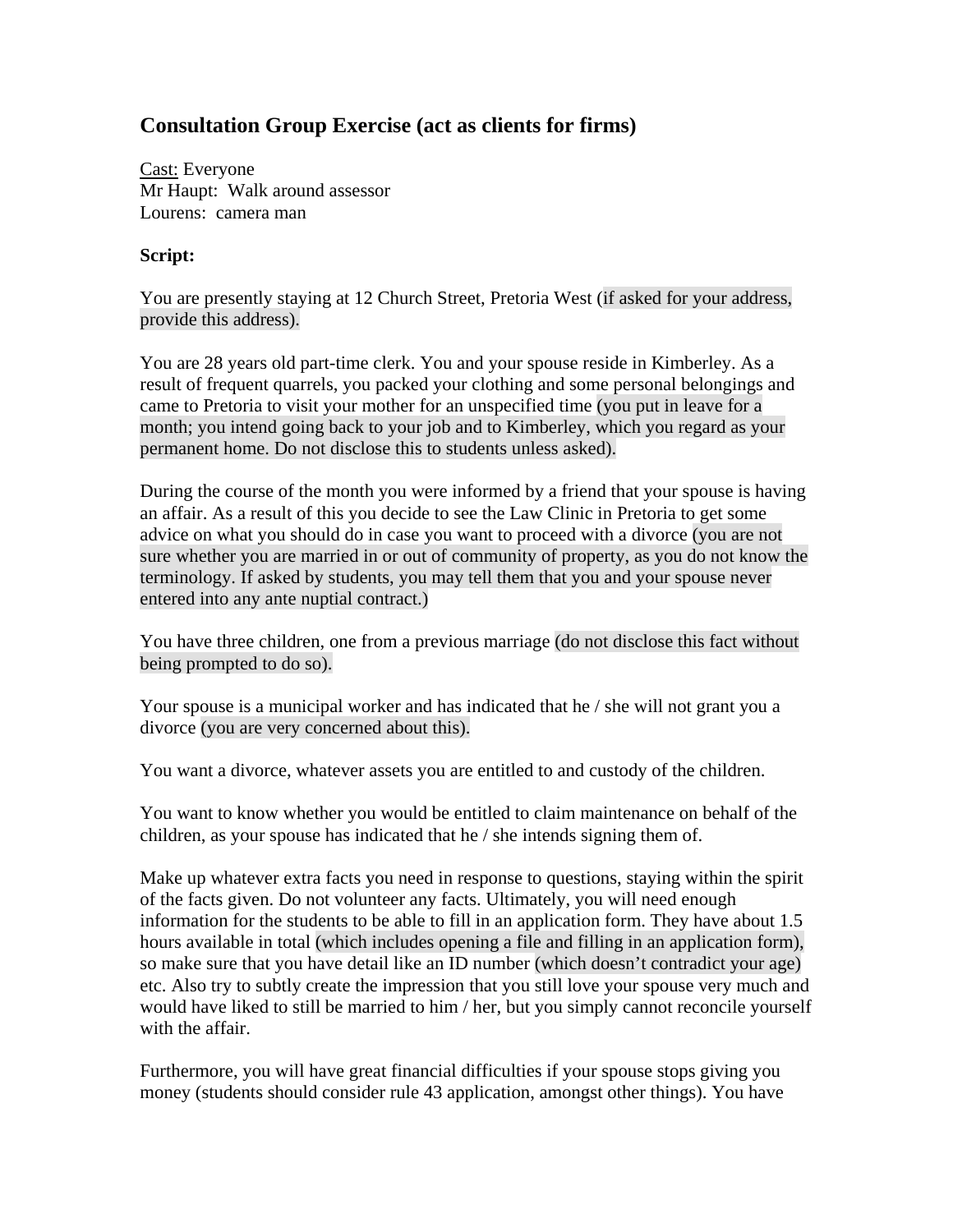very little information regarding your or your spouses' financial position, as your spouse handles the finances and you do not work with it at all – your salary gets paid into your spouse's account, who then simply gives you an allowance of R 1 500 per month to buy household necessities with.

When asked to sign the indemnity form, you should be uncomfortable with it, need it explained to you carefully and question the need for the various provisions. Especially, ask them why you are being helped by students, not lawyers; whey they need the indemnity (do they intend to mess up your case) and why you should cede any cost awards to the clinic.

Your income is more or less the following:

Gross salary: R 1 200 per month You normally get a Christmas bonus of R 500 in December You and your spouse are renting an apartment for R 1 000 per month Your parents are always trying to help you out financially to look after the children, so they give you R 600 per month You have no savings or substantive assets

While you have very little information about your spouse's finances, you suspect the following based on some documents you accidentally saw: Your spouse earns about R 4 000 per month and has about R 20 000 in a savings account (you think). On this, he / she earns interest of about R 150 per month.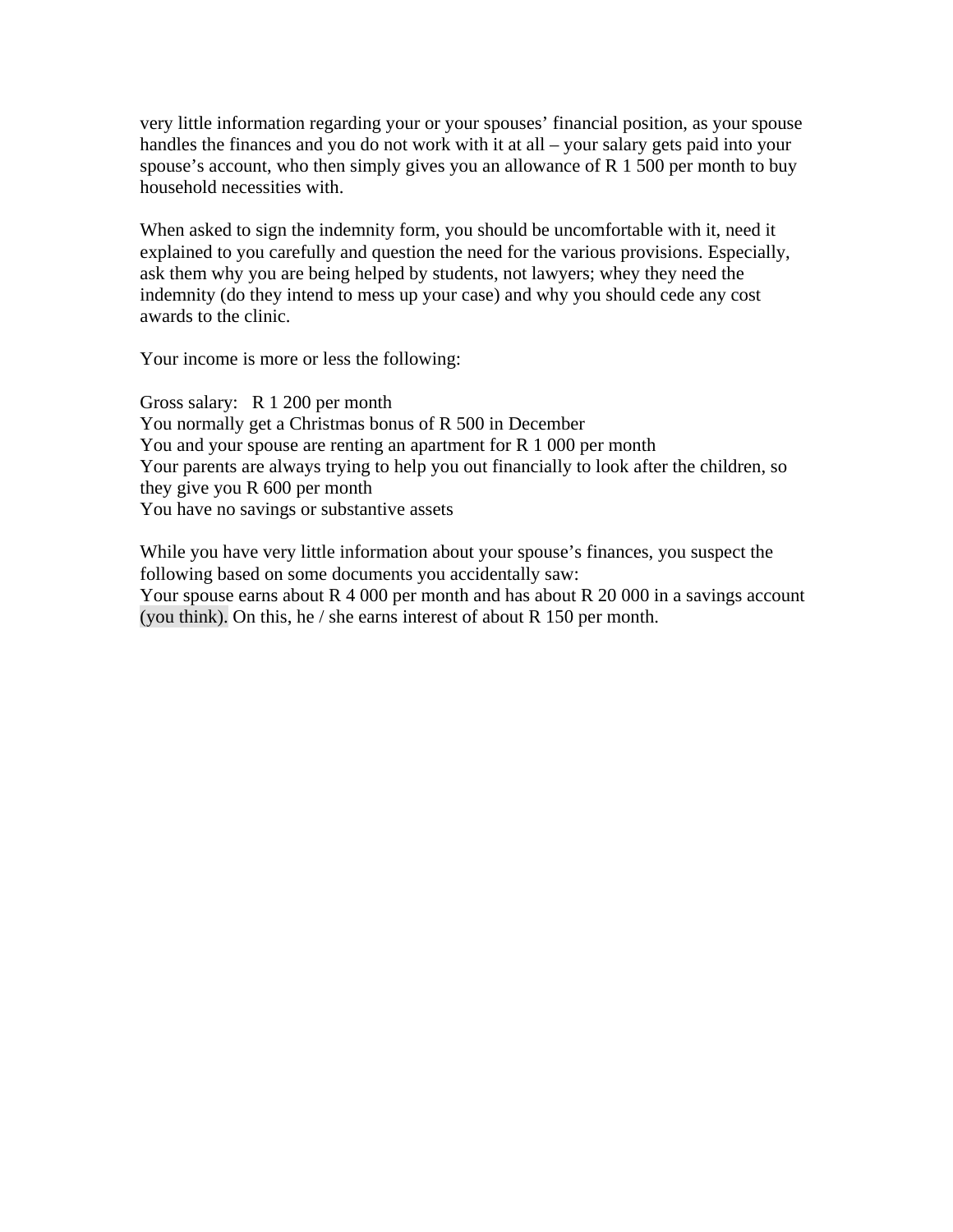## **Negotiation Exercise 1**

## *Property Side A*

Facilitators:

| Briefing Side A: | Mr. Haupt     |
|------------------|---------------|
| Briefing Side B: | Lourens Grové |



### **Instructions from client:**

Your client, Mr Jones, the owner of erf 1 has just sold the property to a buyer as he is moving to a retirement village. He also owns the adjacent stand (stand 3) which itself cannot be built upon as it is too small. The buyer of stand 1 has indicated that he doesn't really need the adjacent stand (stand 3) but would buy it for R 30 000. The owners of stand 4, Mr & Mrs Smith, had previously expressed interest in stand 3 but nothing came of it. The only other possible buyer, the owner of stand 2, is presently abroad but he is not interested in acquiring stand 3. This is not known to the Smiths. Approach the Smiths and try to sell the stand to them for as much as possible, but for not less than R 30 000.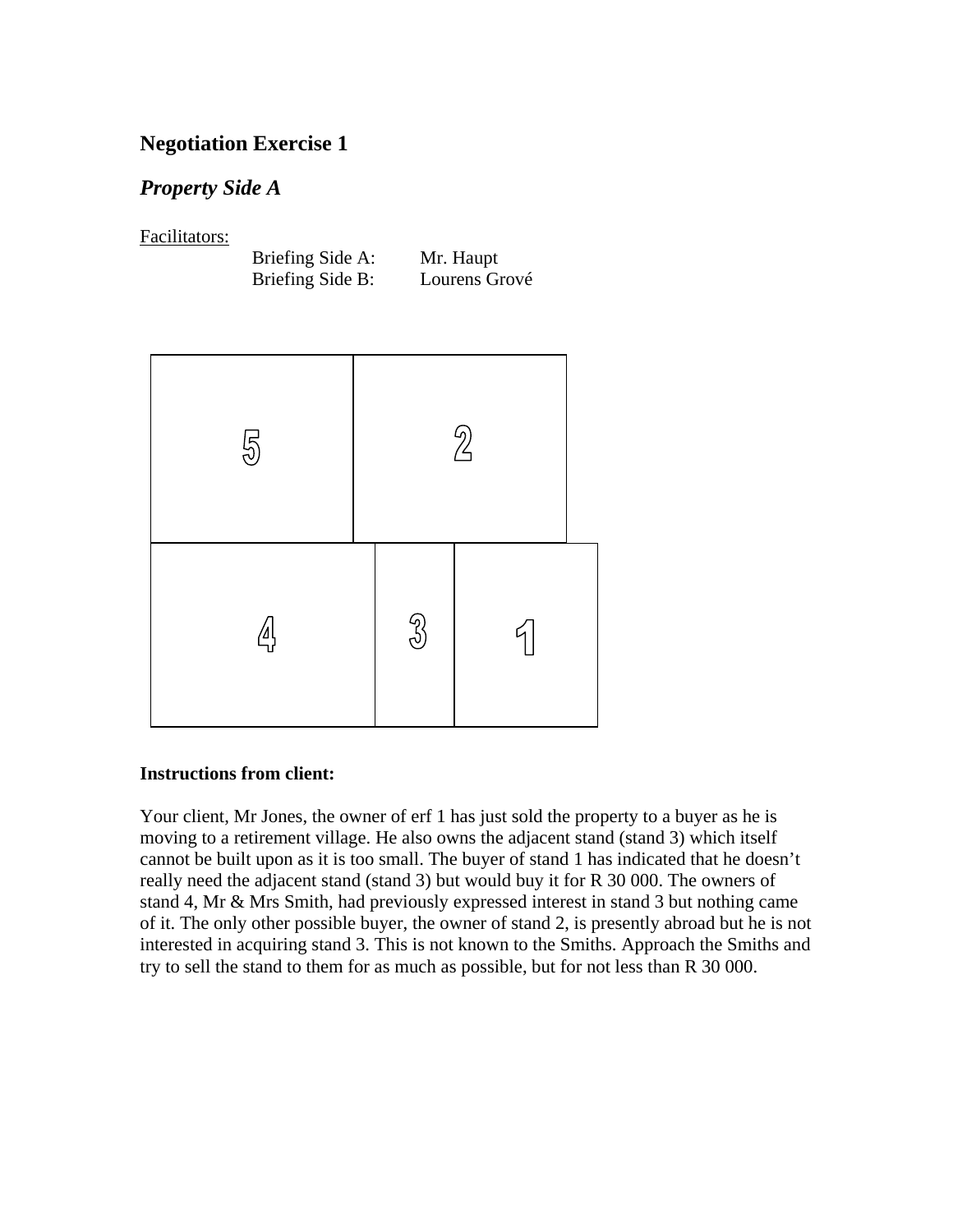## *Property Side B*

### Facilitators:

| Briefing Side A: | Mr. Haupt     |
|------------------|---------------|
| Briefing Side B: | Lourens Grové |



### **Instructions from client:**

Your clients, Mr & Mrs Smith, the owners of stand 4, has inherited an amount of R 150 000 from an aunt and they are now in the position to upgrade and add to their home – a long awaited ideal. They have been informed by their architect that it would be great if they could acquire stand 3, but that they should not pay too much as the more they pay for stand 3 the less money there will be for the building improvements. They are aware of the fact that the new buyer of stand 1 has offered R 30 000 to the owner of stand 1, which was apparently refused. The owner of stand 2, who is presently overseas, may also be interested in acquiring stand 3 as he previously expressed a wish to acquire the stand. Stand 3 is too small to be sold to anybody other than the owners of stands 1, 4 or 2 as it is too small to be utilized independently. Try to buy stand 3 for as little as possible. Bear in mind that the quote for the intended alterations to their existing home on stand 4 amounts to approximately R 80 000.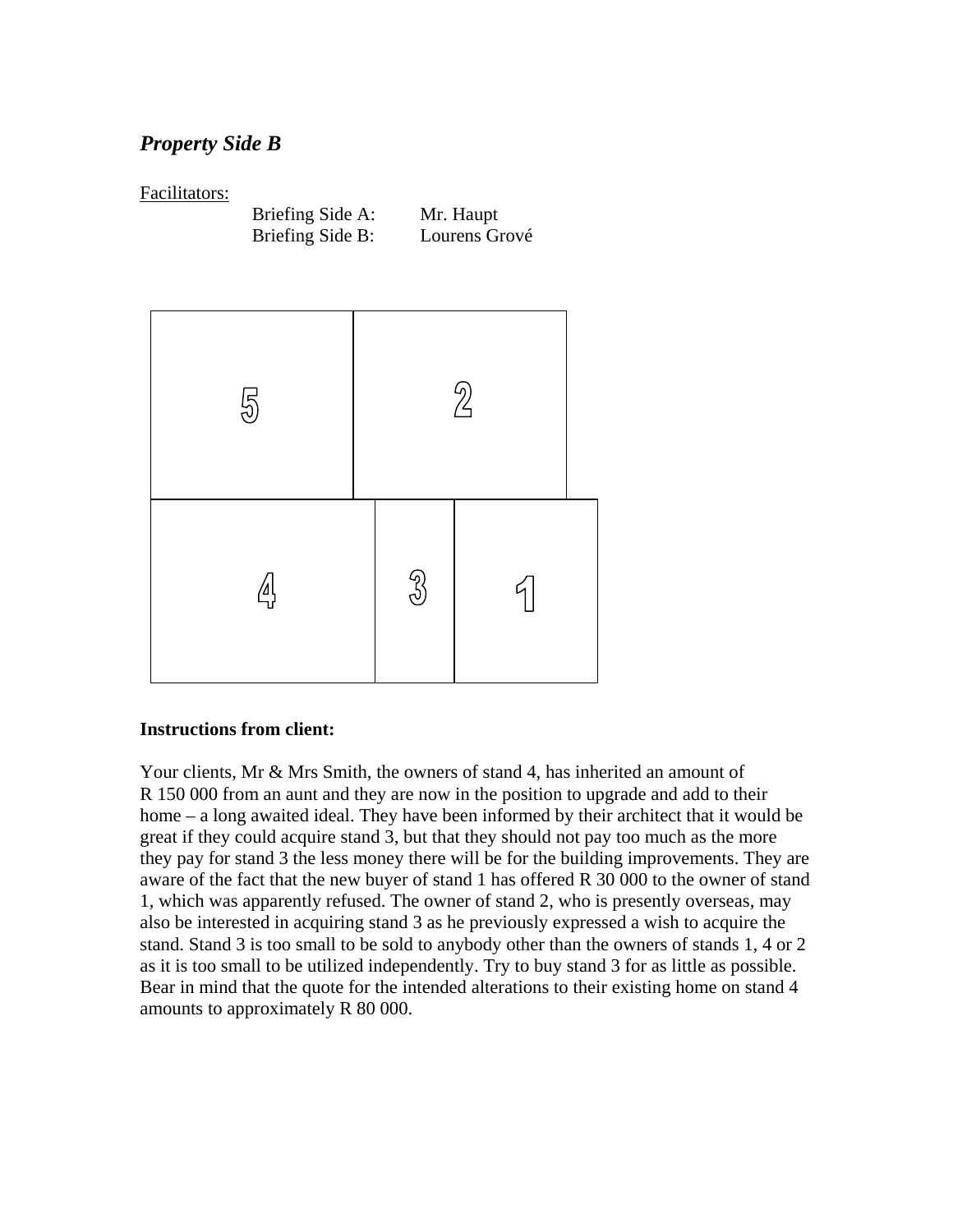### **Negotiation exercise 2**

### *Sexual Harassment Side A*

Cast:

| Piet Breedt:    | <b>Piet Breedt</b> |
|-----------------|--------------------|
| Mareesa Erasmus | Mareesa Erasmus    |

#### **Instructions from client:**

Your client is Mr. Piet Breedt, a partner in the biggest law firm in Durban, who is also in charge of human resources at the firm. He plays a prominent role in society and is inter alia chairperson of the ethics committee of the KZN Law Society. He is accused of making certain inappropriate suggestions to a female PA, Mareesa Erasmus. She claims that during a performance management interview he told her that while he is satisfied with her job performance her interpersonal relations are not up to scratch. He suggested that she relaxes more and get in touch with her feminine side. She says that he suggested that perhaps she should spend a weekend with him in his beach house at Ballito. She claims that being a very religious & principled person this was a traumatic experience to her. When she objected to his behaviour he informed her that she had just blown her chances of ever becoming a partner and that if she knew what was good for her she would leave. Your client denies this and informs you that he has a good reputation and that 70 female employees can all testify that he has never harassed any of them over the years. He claims that Mareesa Erasmus is an overambitious troublemaker. It is your client's opinion that Mareesa is trying to make his life difficult. He explains that Mareesa and himself were the two candidates for the position he currently holds and that she is jealous about him getting the position. He was advised by his partners that the firm cannot possibly afford the bad publicity that a court case based on discrimination, harassment and constructive dismissal of a female employee would bring about. He has a mandate to settle the matter by way of negotiations for as little as possible with a maximum of R 150 000 severance pay (which equals her annual salary) on condition that the details of the settlement remains confidential.